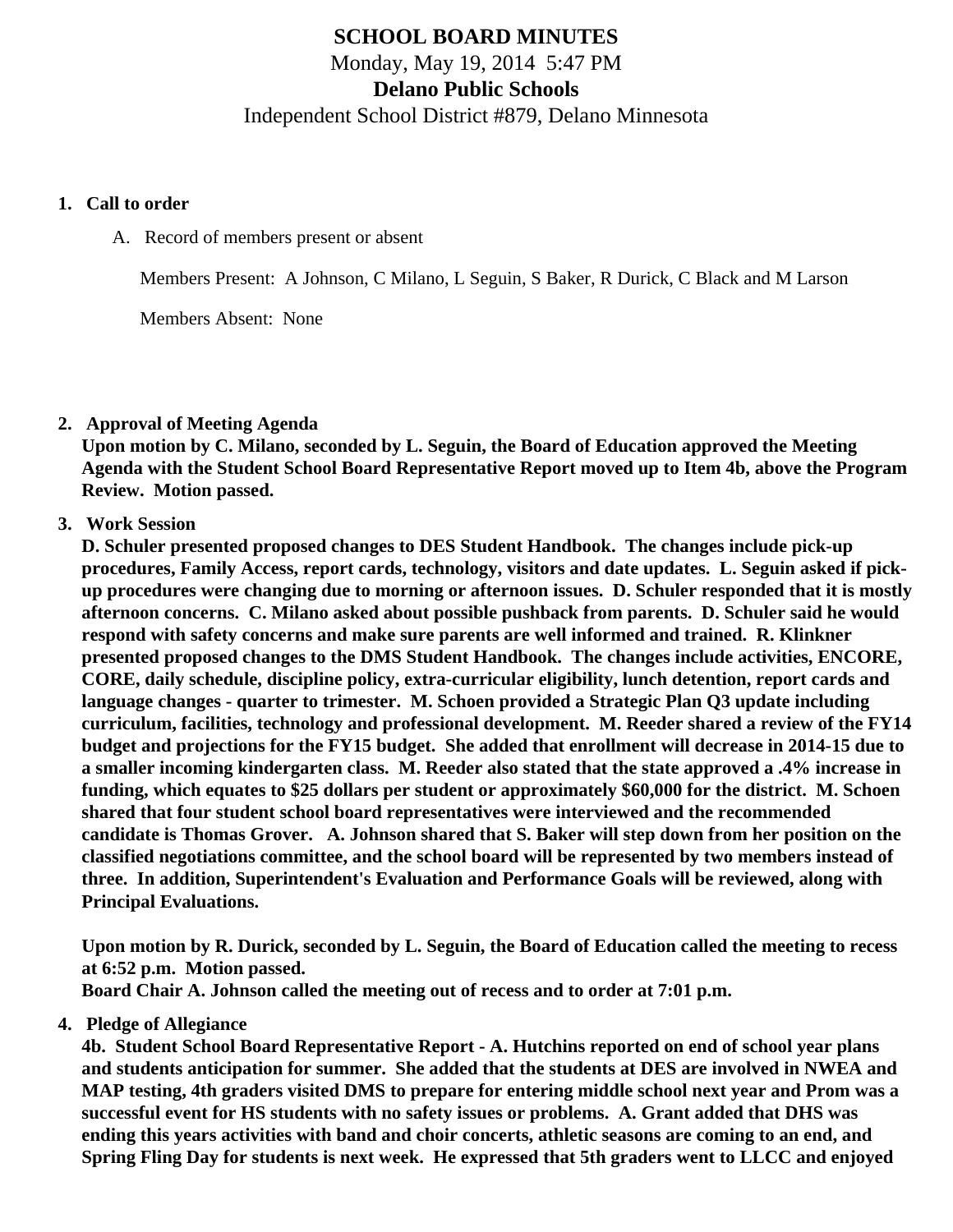the experience of being outdoors and learning about nature. A. Johnson presented a Certificate of Appreciation to A. Grant for his service to the Board of Education.

5. Program Review - SciTech Program - Dr. Heil

Dr. Heil reported that the inaugural SciTech was held this spring and there were approximately 2000 attendees. He shared a video which highlighted the purpose of SciTech and the connections that were made between students, education and businesses in the community. In addition, the video demonstrated how students' learning in school today links to higher education, career path and job opportunities in the community. Dr. Heil added that students are taking it one step further and visiting the local companies that they spoke with at SciTech. He shared that technical schools and universities helped educate parents on what type of education their students will need to pursue specific careers. Dr. Heil explained that next year they will add more health career education and are working with Dunwoody on a welding program addition. M. Schoen shared that recent Delano graduates who worked for local companies were part of SciTech. This also helped current students connect their education with local businesses and the careers available.

## 6. Consent Agenda

Upon motion by L. Seguin, seconded by M. Larson, the Board of Education approved the Consent Agenda. Motion passed.

- A. School Board Minutes
	- 1. [April 28, 2014](/docs/district/Business_Office/April2014SchoolBoardMinutes.pdf)
- B. Financial Affairs
	- 1. [Current Budget Statu](/docs/district/Business_Office/Budget_Report_5.14.pdf)s ith Year-to-Date Adjustments
	- 2. [Investment Transactio](/docs/district/Business_Office/Investment_schedule_13-14.pdf)ns
	- 3. [Wire Transfer](/docs/district/Business_Office/Wire_Transfer.pdf)s
	- 4. [Minnesota Liquid Asset Fun](/docs/district/Business_Office/LiqAFY13-14.pdf)d
	- 5. [Cash Repo](/docs/district/Business_Office/Cash_Report.pdf )rt
	- 6. [Revenue Report by Fu](/docs/district/Business_Office/SCHOOL_BOARD_REPORTS_-_REVENUE_BY_FUND_TOTAL__(Date__6_2014).pdf)nd
	- 7. [Expense Report by Fu](/docs/district/Business_Office/SCHOOL_BOARD_REPORTS_-_EXP_BY_FUND_TOTAL__(Date__6_2014).pdf)nd
	- 8. [Expense Report by Progra](/docs/district/Business_Office/SCHOOL_BOARD_REPORTS_-_EXPENDITURES_BY_PROGRAM__(Date__6_2014).pdf)m
	- 9. [Expense Report by Obje](/docs/district/Business_Office/SCHOOL_BOARD_REPORTS_-_EXPENDITURES_BY_OBJECT__(Date__6_2014).pdf)ct
	- 10. [List of Bills Presented for Payme](/docs/district/Business_Office/Monthly_Bills_Paid.pdf)nt
- 7. [Resolution for Acceptance of Gifts](/docs/district/Business_Office/Resolution_for_Acceptance_of_Gifts_5.19.14.pdf)

Upon motion by R. Durick, seconded by M. Larson, the Board of Education approved the Resolution for the Acceptance of Gifts. Motion passed.

## 8. Personnel Matters:

A. Johnson thanked DMS/DHS Food Service Head Cook for her 24 years of service to Delano Public Schools.

Upon motion by C. Milano, seconded by M. Larson, the Board of Education approved the Personnel Matters. Motion passed.

A. Retirements/Resignations/Terminations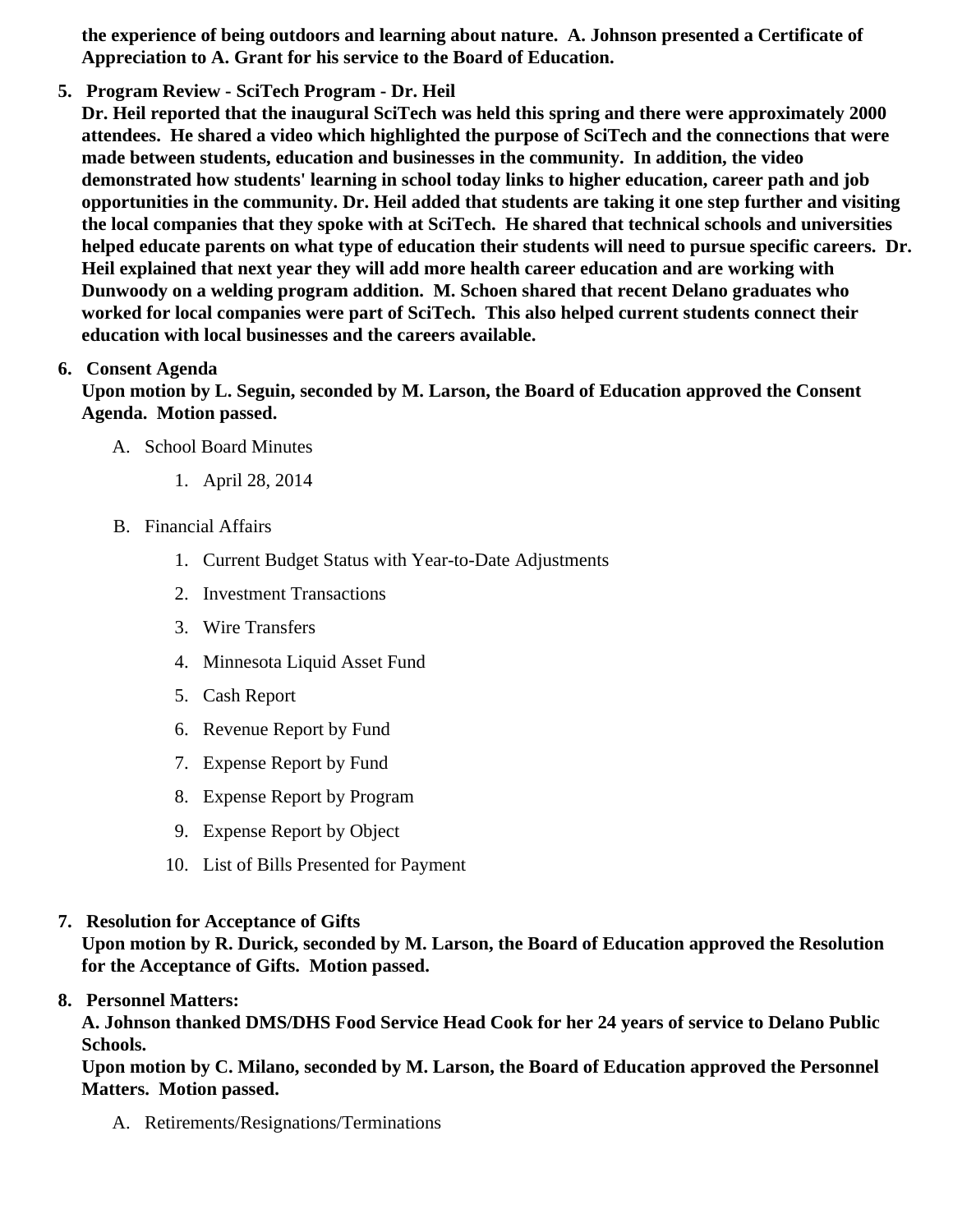- 1. Pat Williams, DMS/DHS Food Service Head Cook, retirement effective 06-06-14. In Delano Schools 24 years.
- 2. Christy Branes, District-wide English Language Learner teacher, resignation effective 06- 06-14.
- 3. Julie Neby, DES/DHS Physical Education/DAPE teacher, resignation effective 06-10-14.
- 4. Chad Wagner, DHS Mathematics teacher, resignation effective 06-10-14.
- 5. Laura MacLean, DHS Jr. Varsity Soccer coach, resignation effective 4-29-14 for the 2014- 15 school year.
- 6. Benjamin Domjahn, COMM ED Tiger Activity Center, resignation effective 05-11-14.
- 7. Melodee Grant, COMM ED, ECFE preschool, resignation effective 05-30-14.
- 8. Ryan Brumm, DHS Custodian (30 hr position), termination effective 05-15-14.
- B. Recommendations for Employment
	- 1. Alison Conely, DES Grade 1 teacher, beginning 08-25-14. Replaces Linda Schmidt who moved to grade 2.
	- 2. Stacy Hegland, DES Kindergarten teacher, beginning 08-25-14. New position for ADK.
	- 3. Michelle Krueger, DES School Social Worker, beginning 08-18-14. Replaces Melissa Scott who resigned.
	- 4. Heather Nagengast, DES Grade 2 teacher, beginning 08-25-14. Replaces Jan Boghani who retired.
	- 5. Margaret Neutzling, DES Kindergarten teacher, beginning 08-25-14. Rehired and moved to ADK and to fill Nancy Jordan's retirement.
	- 6. Nathaniel Uselding, DES Grade 2 teacher, beginning 08-25-14. Replaces Mona Eicher who retired.
	- 7. Jennifer Wiese, DES Grade 1 teacher, beginning 08-25-14. Replaces Margaret Neutzling who moved to ADK.
	- 8. DES Targeted Services Summer Program teachers: Ashlee Hunter (Program Supvr.), Sarah Beck, Teresa Langton, Lynda Sohns, Molly Stern, Charlene Warne, and Julie Wiliams. Program runs from 07-07-14 through 08-07-14 Monday through Thursday.
	- 9. Kayla Hofstedt, DMS part-time Special Education teacher beginning 08-25-14. Rehired and moved to middle school.
	- 10. Logan Schultz, DMS Grade 5 teacher beginning 08-25-14. Replacement FTE.
	- 11. Paige Armstrong, DHS Choir teacher beginning 08-25-14. Replaces Maria Vejdani who resigned.
	- 12. Sarah Rothstein, DHS Counselor beginning 08-25-14. New position.
	- 13. Lydia Wissink, DHS Mathematics teacher beginning 08-25-14. Replaces William Breeden who resigned.
- C. Contract Changes/Approvals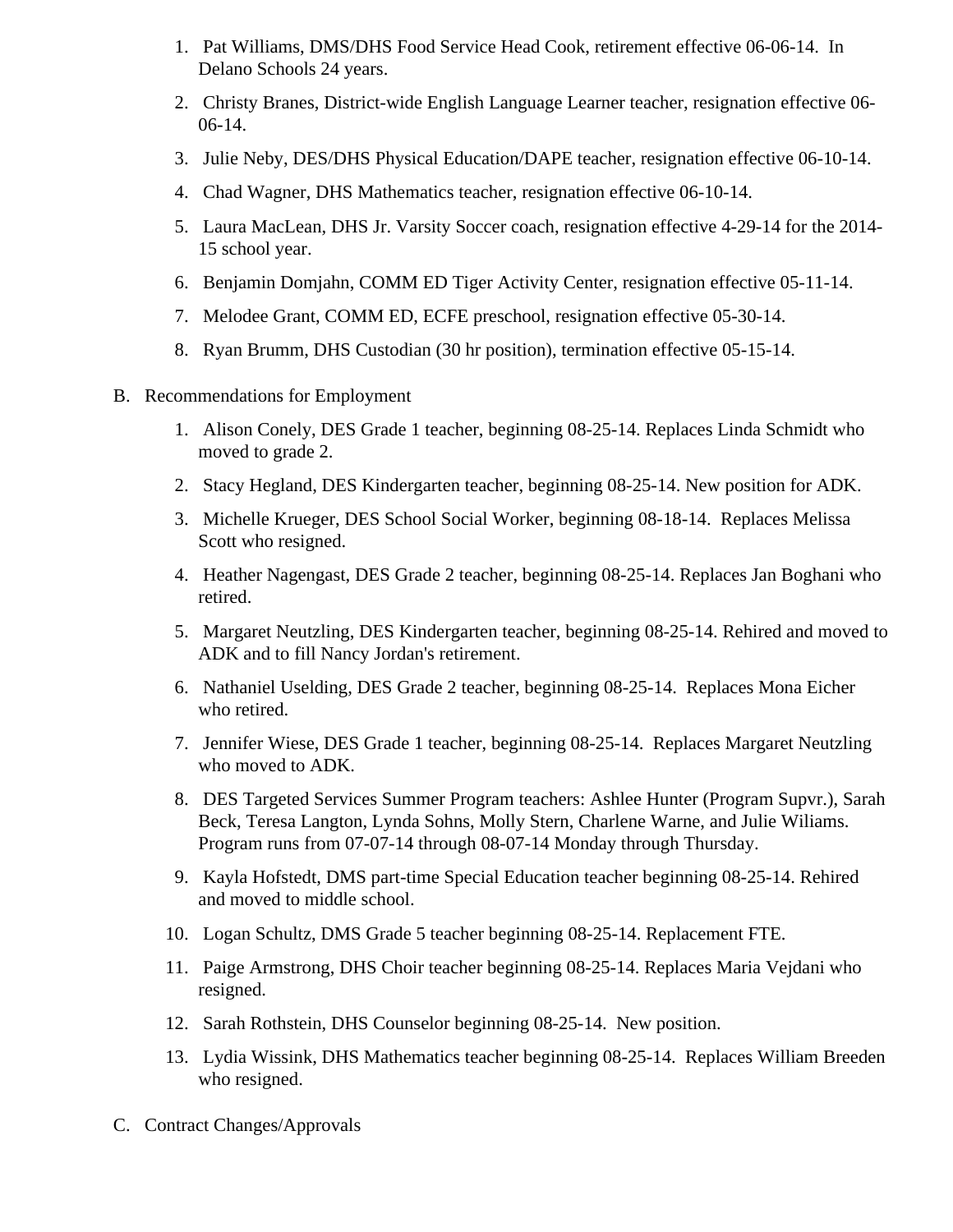- 1. Merrill Pavlovich, DHS head football coach agreement for the 2014-15 school year.
- 2. Jane Larter, District-wide School Nurse, Memorandum of Agreement for the 2014-15 school year. Additional 56 hours beyond the 181 day contract.
- D. Leaves of Absence
	- 1. Mackenzie Narins, DMS Special Education teacher, requesting a two week extension of family leave. Returning 05-27-14.
- **9. Public Comment: School patrons are given the opportunity to address the school board regarding items that are not on the agenda. All patrons will be asked to state their name and address for the record. Christa Wadholm, 2nd grade parent, stated that her family moved here 5 years ago to attend Delano Public Schools. She expressed that her daugher Hannah has experienced crowded classrooms this year and that has hindered her learning and presented many distractions in the classroom. Christa asked the school board to consider adding a 1.0 FTE in 3rd grade to help reduce class sizes. Rachel Depa, Rockford parent, stated that large class sizes affects children's learning, teachers cannot manage 28 students and asked for at least a helper/para in the classroom to help control student behavior and focus. Heather Stowman asked for classroom size fairness and equity at each grade level. She stated that she understood that there is not enough revenue to support another teacher. Heather expressed that they would like the Board to understand that the kids are struggling, the parents would like to see a plan and they would like to help in coming up with a solution. Shadowrae Felknor, parent, shared that her 2nd grader is gifted and talented, but teachers spend time keeping other students caught up academically and neglects those like her son. She added that due to large class sizes, discipline and disruptions interupt teaching time and students are affected emotionally. Shadowrae also stated her concern for class sizes in future years. Sarah Shafer, parent and teacher in another district expressed that DES 2nd grade teachers spend time on behavioral issues because class sizes are too big, students don't get to participate in all class activities and don't receive the help they need in class. A. Johnson addressed parents that spoke by sharing the role of the board which is to set and govern policy, but not class sizes. She went on to explain that the role of the superintendent is to work with the school principals to make sure schools run smoothly and are staffed appropriately. A. Johnson shared that yearly budget changes, low operating levies and state revenue freezes have all impacted district budget decisions but enrollment changes are monitored throughout the summer months in case a staffing change is needed. Shadowrae Felknor's husband asked what class size would trigger an extra teacher. M. Schoen stated that independent learning increases as age and class level increases, each budget year impacts class sizes and student revenue dollars support additional staff hiring. A. Johnson added that DES Principal Darren Schuler works with student numbers, but must stay within a set budget to determine the best outcome for the students. M. Schoen stated that they will continue to monitor the enrollment for the 2014-15 3rd grade class.**

## **10. Administrative Reports**

A. Superintendent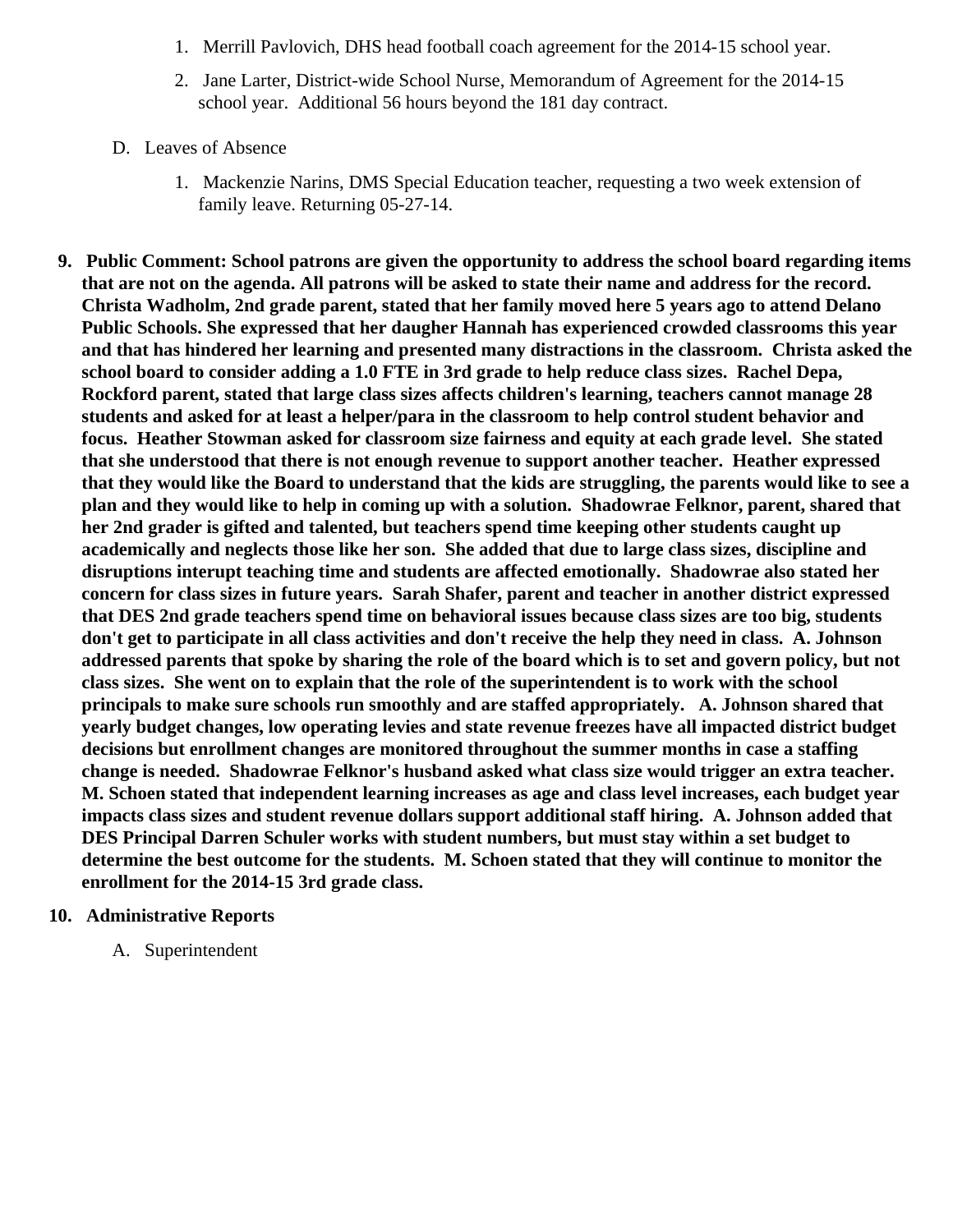Superintendent Schoen reported on the 5 Year Strategic Plan. He shared that prek-12 curriculum mapping is a continued work in progress, WOLD Architects are completing a facilities and capacity study and their findings and recommendations will be presented to the Board in June, technology is working towards a digital format district wide and wireless updates are being fine tuned. Superintendent Schoen shared that the 2014 Legislative Session is complete and they approved a .4% increase in school funding which equates to \$25 per student or approximately \$60,000. In addition to funding, state policy changes will be reviewed and the district will update our policies to comply with state mandates. He added that the school district will continue to be fiscally responsible and will use these dollars wisely.

#### B. Principals:

1. Ms. Klinkner

Ms. Klinkner reported on the hiring process, WEB, MAP testing, LLCC 5th grade trip, and DMS's severe weather drill. Ms. Klinkner added that they reviewed their current severe weather plan and will change areas of protection for DMS students due to expert recommendations. She shared that 4th grade students visited DMS to prepare for their move to middle school next fall, band sign-up took place for next year's 5th graders, spring band and choir concerts are underway and still to come are many class field trips, Exploratory Day and the middle school talent show. Ms. Klinkner also reported that they are preparing for the 2014-15 school year.

2. Dr. Heil

Dr. Heil reported that staff is preparing for graduation and 203 students will graduate this spring. He added that hiring is almost complete. DHS has hired a counselor, math teacher and choral director and another vacant math position will be filled next week. The additional math position should be filled by next week. Dr. Heil added that Spring Fling Day for students is next week, along with the senior brunch. He shared that the traditional senior camp out will not be allowed on school property this year. Dr. Heil reported that MCA Reading, Math and Science tests as well as AP testing is all complete and next year the ACT will be the official test for all 11th graders. Dr. Heil expressed that DHS will be participating in a red, white and blue jean day Friday, May 23, in honor of all veterans. He added that \$5 donations will be accepted that day and proceeds will go to the Delano American Legion who will in turn donate funds to a veteran's organization of choice. In conclusion, Dr. Heil stated that all activities are winding down, but there have been numerous events rescheduled due to the weather.

3. Mr. Schuler

Mr. Schuler reported that NWEA and MAP testing is in progress. He shared that two years ago, DES began Tiger Snack Pack which is giving food to low income families. 4000 lbs. of food has been distributed, 33 bags of food are prepared weekly and Crow River Church, Second Harvest and Coborn's continue to donate food at reduced prices. Mr. Schuler added that the Healthy Delano program is still active and DES is working with Ridgeview Healthcare to provide wellness checks for staff members to promote wellness and reduce sick leave. Mr. Schuler shared information about the 1st Annual Tiger Dash/1 Mile Run to be held Saturday, May 31. In addition, spring music concerts, Grandparent's Day for first graders, and track and field days are all rounding out the school year. Mr. Schuler reported that ES hiring is complete and six new staff members have been hired. He also acknowledged staff retiring from DES.

## C. Business Manager

Ms. Reeder reported details of the FY14 and FY15 budgets. For FY14, the unassigned fund balance is budgeted to increase \$4800 and the district will be deficit spending by \$839,000 next year. The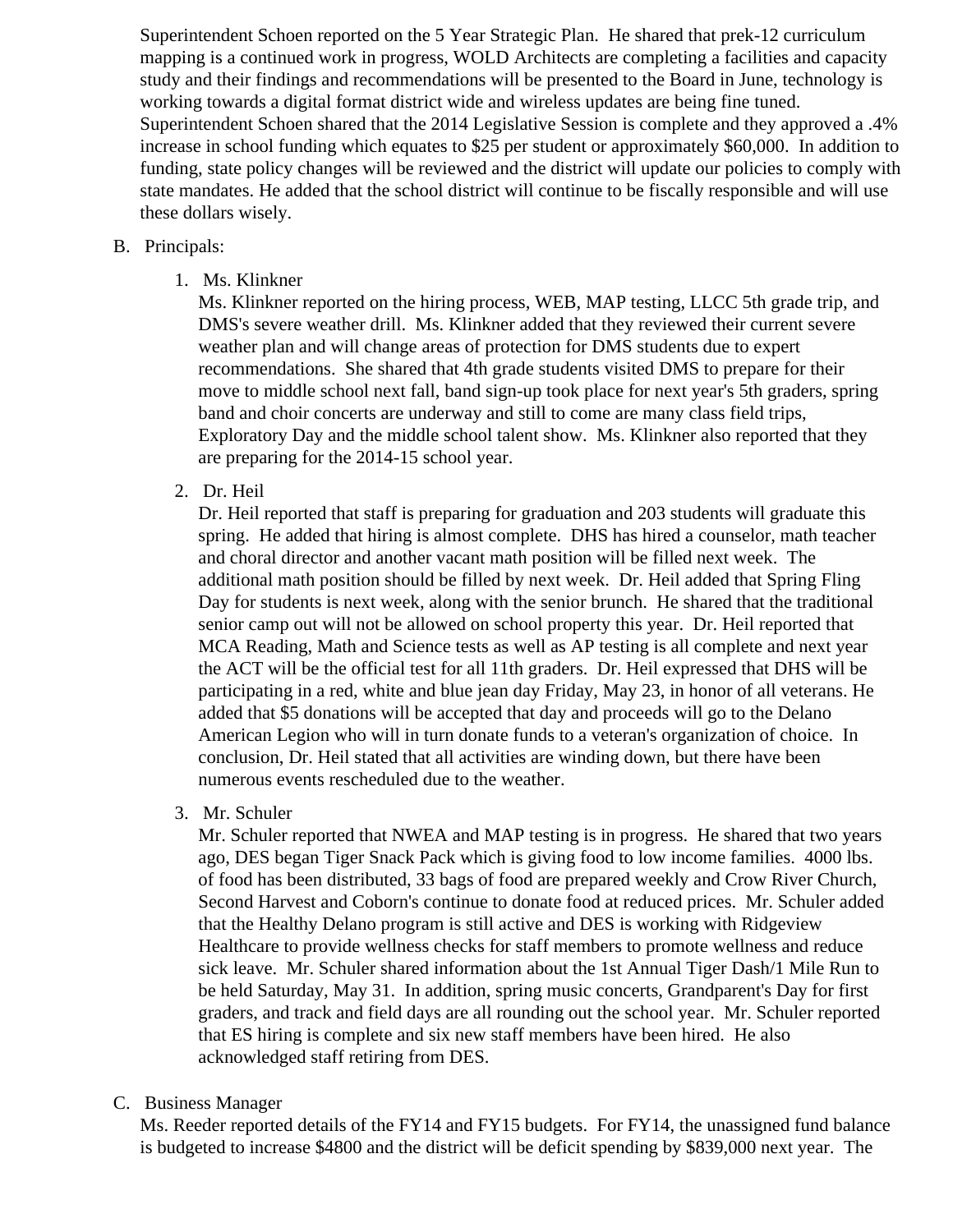proposed budget will be brought to the Board in June for approval.

D. Community Education Director

Ms. Johnson reported that community education is preparing for summer, registration for programs are still available, and Tiger Kids Club will begin their summer program on Thursday, June 12. She shared that the Twinkle Twinkle Dance fundraiser had 80 people in attendance and the RISE fundraiser had 17 people in attendance and many NHS students volunteered for this event. Ms. Johnson added that pre-school registration is still open for the 2014-15 school year. She expresse that Destination ImagiNation teams are on their way to Globals competition and live streaming of the open and closing ceremonies will be available online. With a donation from Randy's Sanitation, YAR collected 30 bags of garbage along Highway 12. Ms. Johnson also acknowledged the resignation of Melodee Grant.

- 11. Board Reports
	- A. MAWSECO

A. Johnson reported that the Board met on April 22. They discussed federal funding updates, Infinitec contract, contracts for administration and the 2014-15 calendar. In addition, facilities are still being discussed to accommodate loss of space for programs.

B. Wright Technical Center

R. Durick reported that the Board met on May 6. The house is sold and Director Przekurat is exploring new ideas for the WTC house project for the 2014-15 school year. He added that the 20 15 budget was approved by member districts and there will be a 6% increase. R. Durick added that many Delano students received awards at Wright Technical Center State Conferences, the member district settlements are in which will set case loads for next year, and a new principal was hired, bu has not been announced.

# C. Delano Area Sports Arena (DASA)

M. Larson reported that the Board met on April 30. They discussed the cooling tower repair or purchase of a new one. A. Johnson inquired about the condition of the DASA parking lot and if repairs were to be made. M. Larson stated that there is no money to repair at this time.

- 12. Old Business
- 13. New Business
	- A. [Approve 2014-2015 Bread and Milk Quo](/docs/district/Business_Office/FY15_Bread_and_Milk_Results.pdf)tes

M. Reeder recommended Bimbo Bakeries for the 2014-15 school year, which will be a savings of \$11 per month. She also recommended Kemps as the vendor of choice for milk because their bid came in lower than this year's vendor. A. Johnson asked if Kemps still offered the caps fundraiser and if it could reduce the cost of milk to the district. M. Reeder explained that Kemps no longer offers that fundraiser and that it only benefited individual schools.

Upon motion by R. Durick, seconded by L. Seguin, the Board of Education approved the 2014-2015 Bread and Milk Quotes. Motion passed.

B. [Approve 2014-2015 Meal Price Increa](/docs/district/Business_Office/FY15_Meal_Increases.pdf)ses

M. Reeder reported that per federal mandate, meal prices must be raised by 10 cents. In addition, second entree will increase 5 cents to cover additional food cost and breakfast will increase 10 cer to cover the cost of fruit which must be added to breakfast next year. M. Reeder shared that next year all kindergarten students must be offered a free breakfast and the 40 cents reduced-lunch pric will be covered by the state.